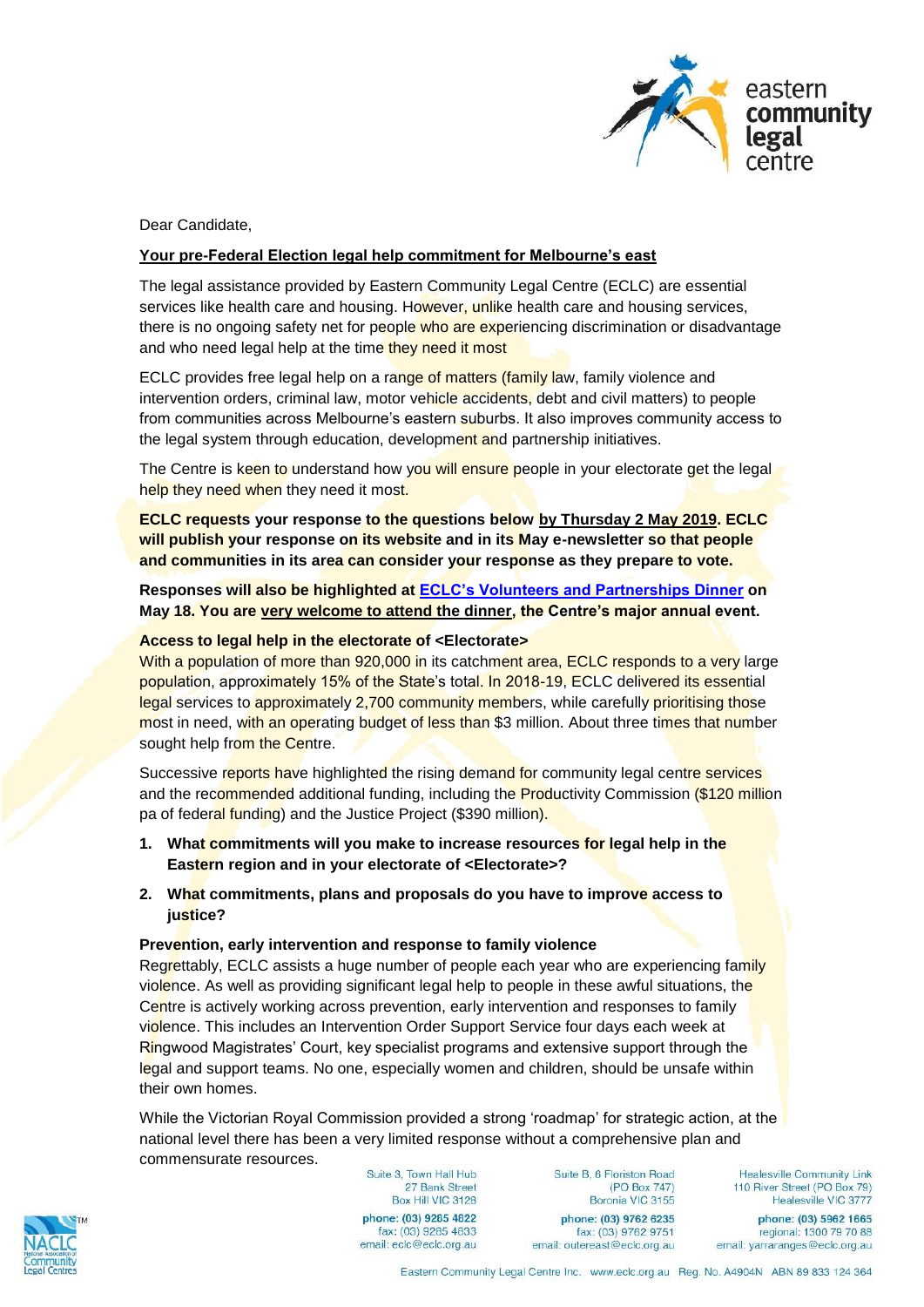- **3. What commitments including funding commitments will you make to addressing family violence across Australia?**
- **4. What commitments will you make to ensure that legal help is fully integrated into these reforms?**

## **Elder abuse**

ECLC has been actively working to prevent and respond to the emerging and tragic issue of elder abuse within the community for over ten years, where vulnerable older people experience harm carried out by someone they know and trust such as a family member or friend. This is an issue of great concern for agencies and seniors and ECLC has been active across prevention, education and response strategies in the, health, legal and community sectors, as well as with seniors groups themselves, including culturally diverse groups. ECLC has been pleased that a National Plan to Respond to the Abuse of Older Australians has been developed, but this is a limited first step for a broad and challenging issue.

**5. What commitments, plans and proposals do you have to prevent and respond to elder abuse?**

**Financial services/credit and debt/consumer law (and the Banking Royal Commission)** In response to the evidence uncovered by the Banking Royal Commission and growing demand, there is a need for substantial additional investment in consumer financial legal advice and assistance services. The Royal Commission's report explicitly acknowledged the valuable work of the legal assistance sector and the need for predictable funding.

Boosting financial counselling and community legal services, through a levy on industry in addition to existing Government funding, is an effective and fair way to ensure people can access help to assert their rights, get out of debt, and protect their livelihoods. As part of this, community legal centres need \$26 million for an additional 200 community financial service lawyers located in both specialist community legal centres across Australia. This would increase the number of people that could be helped each year with these issues from 30,000 to 180,000.

**6. Will you commit to increasing the number of financial counsellors and community legal centre financial services lawyers? How?**

# **Aboriginal and Torres Strait Islander legal services**

In the Federal Budget 2019-20 announcement, the government has committed to the creation of a Single National Mechanism for Commonwealth Legal Assistance, which will be a unified administrative mechanism that provides guaranteed and quarantined funding to Legal Aid Commissions, Community Legal Centres, and Aboriginal and Torres Strait Islander Legal Services (ATSILS) via the states and territories.

ECLC is concerned about the decision that ATSILS funding will be included in a single mechanism. This is counter to the recent review of ATSILS released by the Attorney-General in late March 2019 and potentially the independence, self-determination and community control of ATSILS. This decision must be reversed.

# **7. Will you commit retaining the independence of the Indigenous Legal Assistance Program (ILAP) to ensure both funding transparency and a commitment to Aboriginal Controlled Community Organisations delivering these services?**

ECLC respectfully invites your response outlining the actions that you will take to address the issues raised in this letter by Thursday 2 May 2019.

It will publish your response on its website and in its May e-newsletter so that people and communities in its catchment area can consider these responses as they prepare to vote.